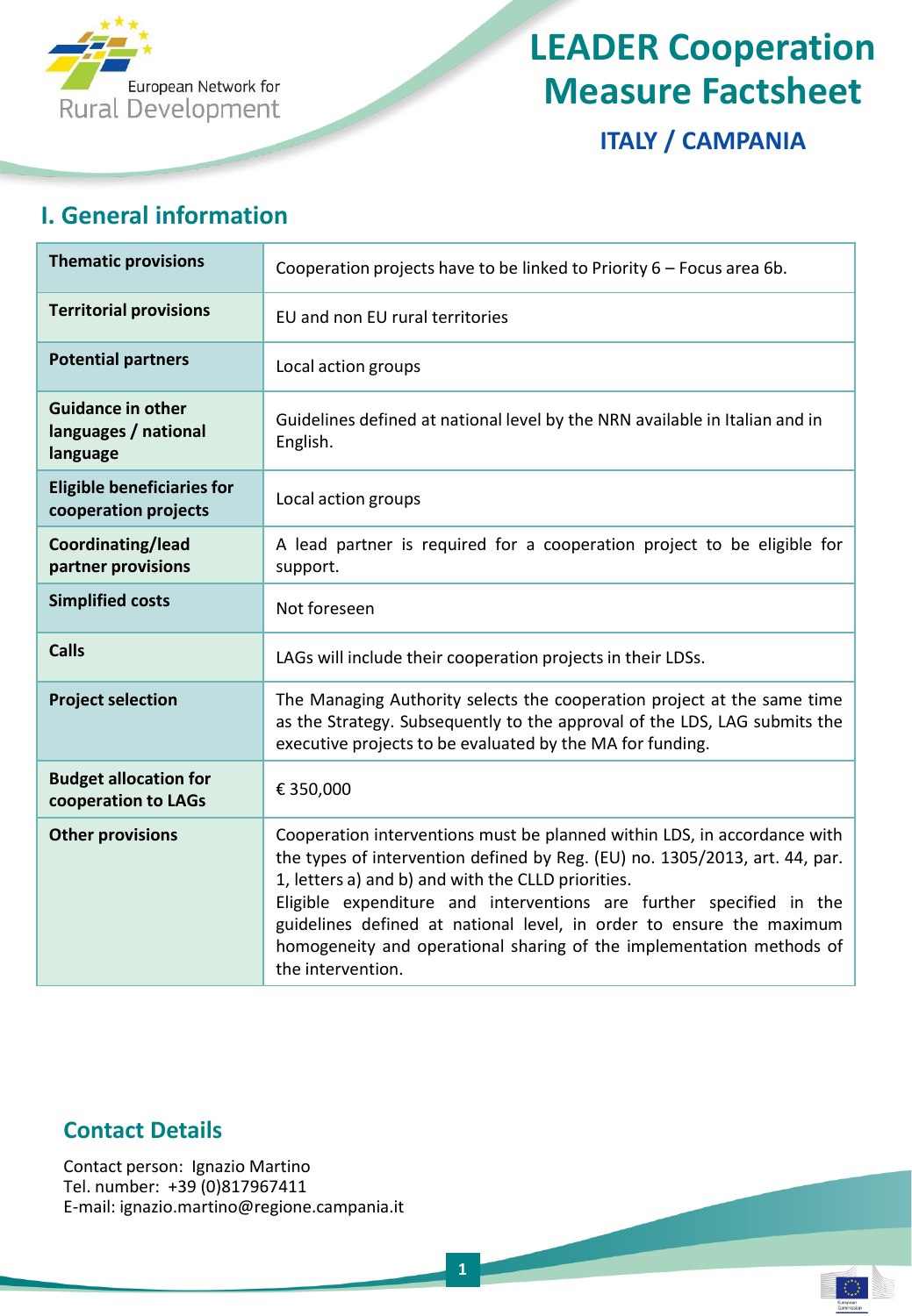

# **LEADER Cooperation Measure Factsheet**

### **ITALY / CAMPANIA**

εn

#### **II. Financial information**

| <b>Total public expenditure</b>     | € 5,250,000                                                                                                                                                                                                                                                                                                                                                                                               |
|-------------------------------------|-----------------------------------------------------------------------------------------------------------------------------------------------------------------------------------------------------------------------------------------------------------------------------------------------------------------------------------------------------------------------------------------------------------|
| <b>Maximum amount of</b><br>support | Preparatory activity up to 9% of the total cost of each cooperation project<br>of which:<br>project drafting, up to 2% of the total cost of the LAG participation<br>quota per each cooperation project;<br>animation, monitoring and reporting actions, up to a maximum of 7%<br>of the LAG participation quota per each cooperation project and in any<br>case for a maximum not exceeding € 22,500.00. |
| Minimum amount of<br>support        | Not specified                                                                                                                                                                                                                                                                                                                                                                                             |
| <b>Maximum rate of support</b>      | 100%                                                                                                                                                                                                                                                                                                                                                                                                      |
| <b>Other provisions</b>             | Actions not foreseen in the RDP may also be considered as eligible<br>provided they are strategic for the project and consistent with the regional<br>policies.                                                                                                                                                                                                                                           |

#### **III. Preparatory support**

| Rationale/ purpose of the<br>support | The RDP does not include any specific information                                                                                                                                                                                                                                                                                                                                                                                             |
|--------------------------------------|-----------------------------------------------------------------------------------------------------------------------------------------------------------------------------------------------------------------------------------------------------------------------------------------------------------------------------------------------------------------------------------------------------------------------------------------------|
| <b>Eligible beneficiaries</b>        | Local action groups                                                                                                                                                                                                                                                                                                                                                                                                                           |
| <b>Basic eligibility criteria</b>    | Costs are eligible during the period from the date of publication of the<br>notice for submitting the LDSs to the date of submission of the application<br>for support and are recognized in the maximum of 9% of the total cost of<br>the cooperation project (see 'maximum amount of support' of 'Financial<br>information 'box).                                                                                                           |
| <b>Eligible actions</b>              | See below                                                                                                                                                                                                                                                                                                                                                                                                                                     |
| <b>Eligible costs</b>                | Partner search; communication and information; organization of meetings;<br>feasibility studies, research, acquisition of specific consultations and others<br>inherent activities; organization and coordination of project and animation<br>activities directly related to the construction of the cooperation project;<br>acquisition or development of computer programs and acquisition of<br>patents, licenses, copyrights, trademarks. |
| Non-eligible costs                   | The RDP (or other relevant official document) does not define a list of non-<br>eligible costs.                                                                                                                                                                                                                                                                                                                                               |